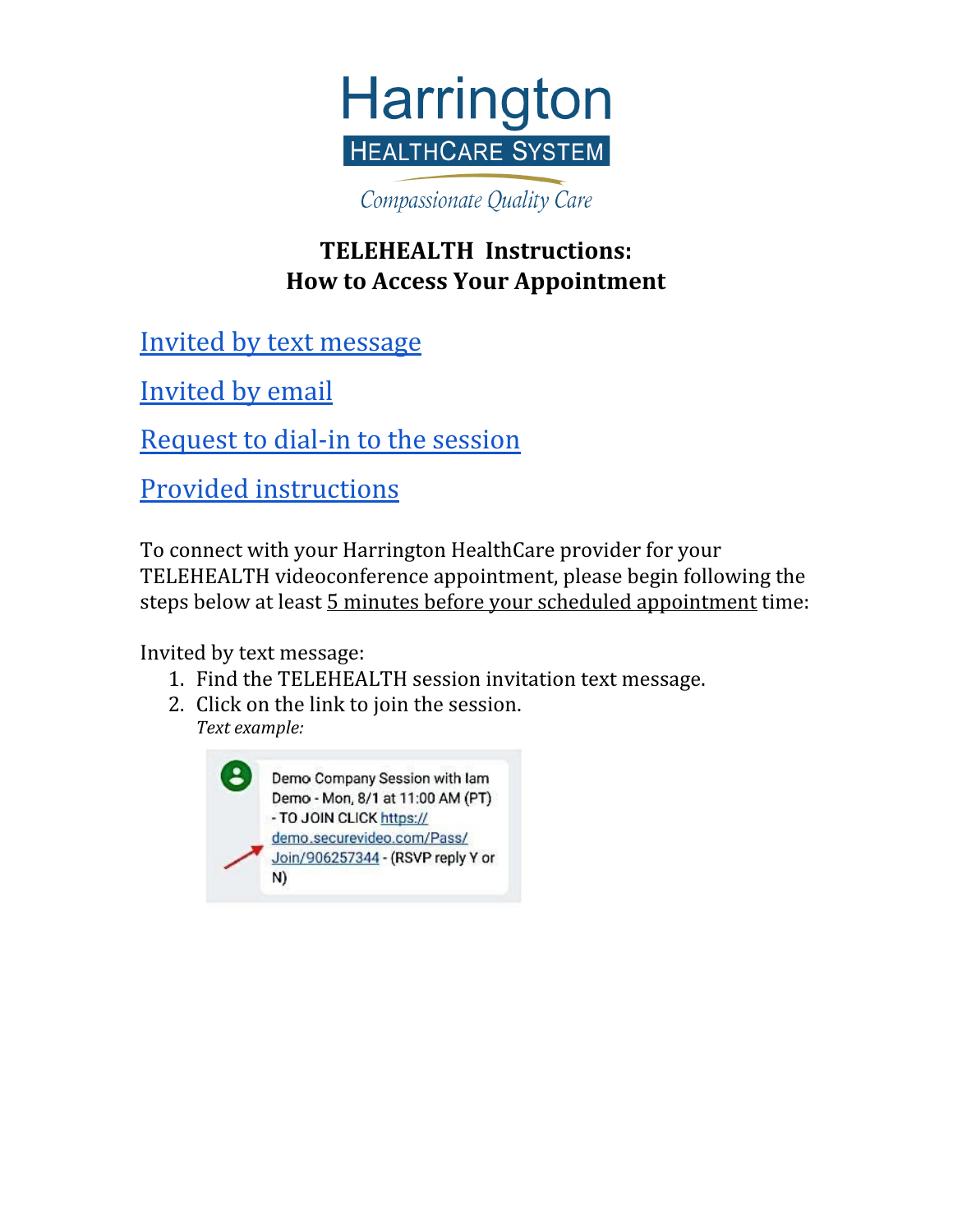*3.* On the browser page that opens, click on the "Enter Waiting Room" button at the time of the scheduled visit.



4. If this is the first time you are joining a TELEHEALTH session on the device you are using, you will be prompted to download and install Zoom.

Depending on your operating system or browser, you may then see a message asking your permission to allow the secure Zoom application to launch. You will need to give Zoom permission to use your microphone and camera. When done installing, click to launch Zoom.



<span id="page-1-0"></span>Invited by email:

1. Find the TELEHEALTH session invitation – depending on the preference you indicated at the time you made your appointment, this invitation will either be in your email or in your text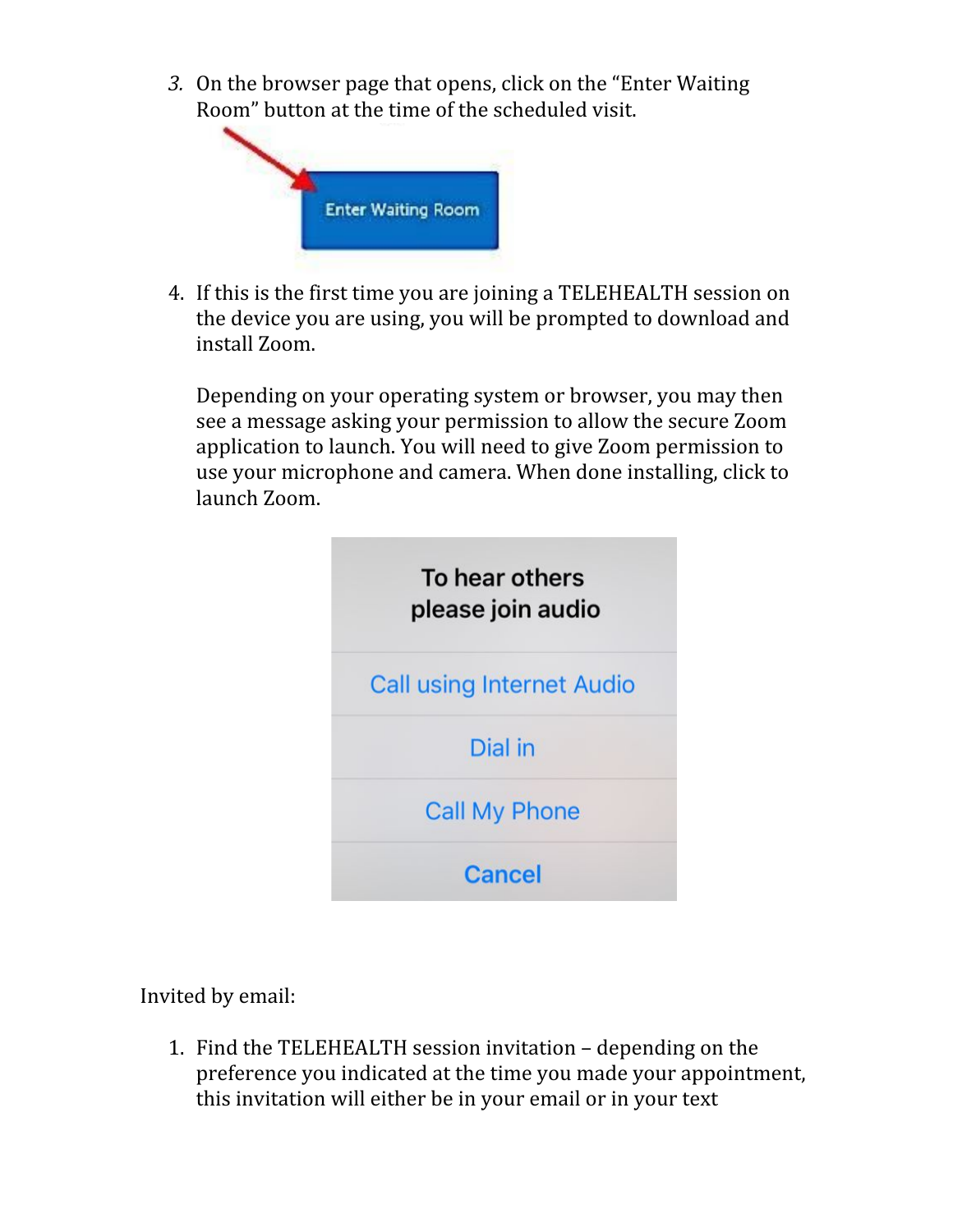messages.

2. Click on the "Join Session" link:



- 3. On the browser page that opens, click on the "Enter Waiting Room" button at the time of the scheduled visit.
- 4. If this is the first time you are joining a TELEHEALTH session on the device you are using, you will be prompted to download and install Zoom.

Depending on your operating system or browser, you may then see a message asking your permission to allow the secure Zoom application to launch. You will need to give Zoom permission to use your microphone and camera. When done installing, click to launch Zoom.

5. When Zoom has successfully launched, you will see the message below. Now, simply wait for your provider to join the conference with you.